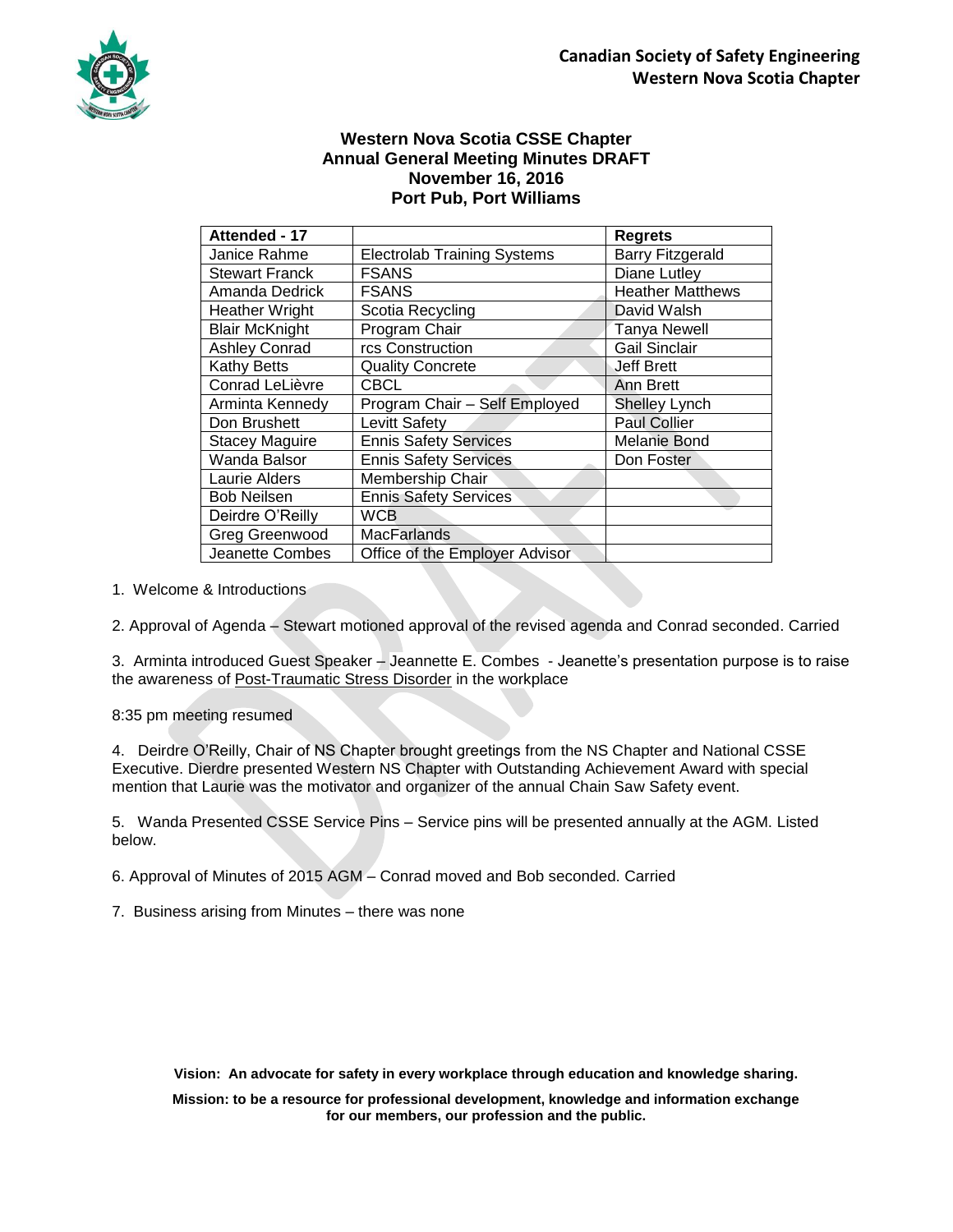

- 8. Reports Wanda passed chair to Stewart
	- i. Chapter Chair Presented by Wanda Balsor moved by Laurie, seconded by Kathy carried Stewart passed the chair back to Wanda
	- ii. Treasurer Presented by Kathy Moved by Kathy and seconded by Stewart carried
	- iii. Directors Presented by Heather Moved by Heather and seconded by Conrad carried
	- iv. Membership Chair Presented by Laurie Moved by Laurie and seconded by Stewart carried
	- v. Program Chair Presented by Arminta/Blair moved by Blair seconded by Heather carried
	- vi. By-laws Chair Presented by Bob moved by Bob and seconded by Stewart carried
	- vii. Vice Chair Presented by Stewart moved by Stewart and seconded by Blair carried
	- viii. Secretary Presented by Janice moved by Wanda and seconded by Heather carried
- 7. New Business
	- i. Review of preferred meeting dates, times and format. We established that January would be held at Ennis on January 11. The balance of the year will be discussed at that time.
	- ii. Election Laurie as nomination chair presided over the elections.

Executive Positions & Board of Directors for 2017 – 2018

Chair – Stewart Franck Vice Chair – Wanda Balsor Treasurer – Condrad LeLievre – nominated by Wanda and second by stewart Membership Chair – interim Stewart & Wanda Program Chairs – Arminta Kennedy and Janice Rahme Secretary – Kathy Betts By-Law – Bob Neilson Directors – Jeff Brett and Heather Wright

Wanda stressed that many hands make light work. Committees and Mentorship will ensure the new positions are successful.

8. Adjournment 9:45 pm – Kathy moved and Stewart seconded.

**Vision: An advocate for safety in every workplace through education and knowledge sharing.**

**Mission: to be a resource for professional development, knowledge and information exchange for our members, our profession and the public.**